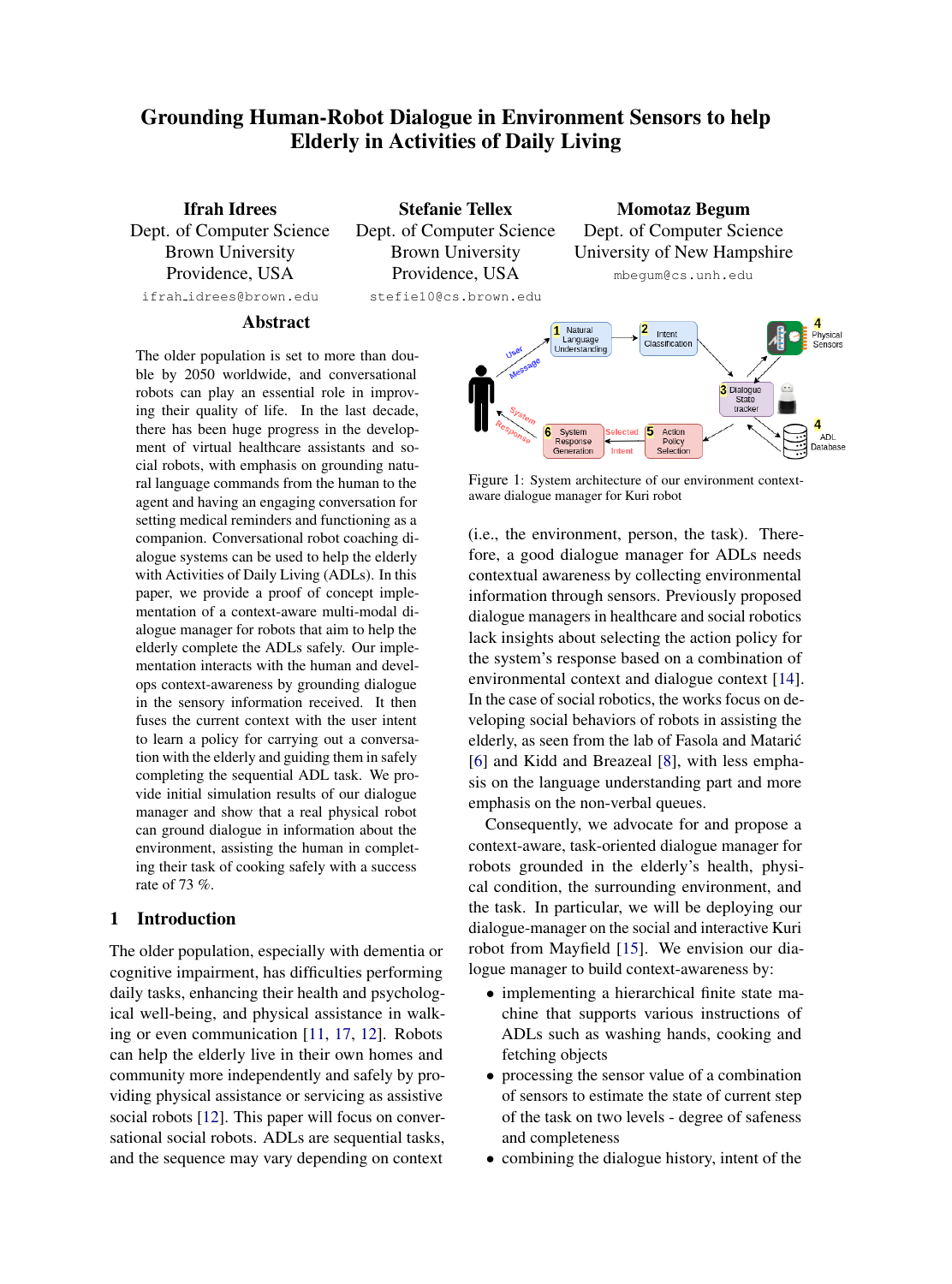<span id="page-1-0"></span>Robot -> Great, Next step in cooking is: Heat the pot on high heat and bring the water to a full rolling boil Do you want me to track to see if the activity is being completed safely or will you tell me when you are done with this step? I will tell you when I am Robot -> Yes you can surely complete the activity on your own, but for your safety let me monitor you and see when the activity gets completed User input -> hmm. okay you c an monitor i Robot -> Sure, for your safety I will monitor you and see when the activity gets completed User input -> okay. I am proceeding with the step

Robot -> Good job, you have completed the step safely

Figure 2: Segment of Sample Dialogue - the pink represents the user, and blue represents the robot

> current dialog, with generated context to select an action for the system response.

• learning the action policy for the ADL domain dialogues by collecting a real-world corpus from simulations trials with the elderly.

In this paper, we describe our initial study of the proof of concept implementation for a contextaware task-oriented dialogue manager for robots that help the user safely complete the task of cooking. We present a qualitative evaluation of our simulation showing that with grounding dialogue in the physical sensors, it gets easier for the robot to ensure the safety of the elderly while completing the task rather than relying on self-reporting. We provide qualitative analysis with a robot demonstration and initial quantitative analysis of 26 trials of our robot dialogue system with 73% success rate.

#### 2 Related Work

In this section, we will discuss the following three lines of work:

Task-oriented dialogues in healthcare: Research in this field has been targeted towards helping patients with clinical decision support, reducing stress, or setting medicine reminders [\[5,](#page-4-7) [10\]](#page-4-8). These works focus on building systems in typical social roles to realize natural conversations, incorporating self-reported health monitoring outcomes to update the models. These work lack insights in combining health monitoring aspects of the elderly through physical sensors with a spoken dialogue regarding completing the activities of daily living.

Social Robotics: A great deal of research has been done on developing social behaviors for the robots to assist autistic children in cognitive training, helping users reduce weight and psychological therapy and cognitive training of the elderly. These works mostly focus on user motivation and per-sonalization to improve user experience [\[13,](#page-4-9) [8,](#page-4-5) [1\]](#page-4-10). However, in most of the studies, the social robot is hard-coded with conversational cues. Their re-

search focuses on how to make communication better with other non-verbal cues such as embodiment, gesture, and measure its effectiveness on the users such as the robot exercise coach [\[6\]](#page-4-4). The dialogue managers for social robots take into account the physical context of the environment. However, their focus is not on combining this context with a dialogue manager to learn an action policy to generate a natural language response. There has been separate work in object search to help elderly in case they forget the location of objects but with no emphasis on human-robot interaction [\[7\]](#page-4-11) . [\[16\]](#page-4-12) describes a multi-year development of prototype to support agents with ongoing engagement and dialog for companionship purposes. Insights from this study can be incorporated for our complete version to help elderly with ADL.

Conversational Social Robots: Relevant examples include Mabu by Cory Kidd [\[4\]](#page-4-13) and Koichiro et al. [\[9\]](#page-4-14). The former dialogue manager checks in on the health of the elderly, addressing challenges to treatment adherence. However, the input from the user is not a natural language utterance; rather, users select input from a set of provided prompts. On the other hand, the latter builds a dialogue manager to handle the loneliness of the elderly and is not task-oriented or targeted to the ADL.

#### 3 System Architecture

Fig[-1](#page-0-0) shows the concept diagram of our contextaware, task-oriented dialogue manger for robots. We build the architecture of our initial prototype, over the base chatbot architecture of open source RASA [\[2\]](#page-4-15). In our prototype, the **Modules 1, 2** and 3 of Fig[-1](#page-0-0) are off-the-shelf components as provided by RASA. We use white space tokenizer combined with supervised word embedding for extracting lexical, syntactic features, and entities from the user messages for natural language understanding. While DIETClassifier (Dual Intent and Entity Transformer) is used for Intent classification and slot-filling architecture for state representation and tracking [\[3\]](#page-4-16).

Our main efforts were two-pronged:

1. Module 3 - implementing a finite state machine over the slot-filling architecture to allow our dialogue manager to update the dialogue state as the task proceeds. For this, we used customs actions API of RASA. In our prototype, the only state machine is for the cooking activity.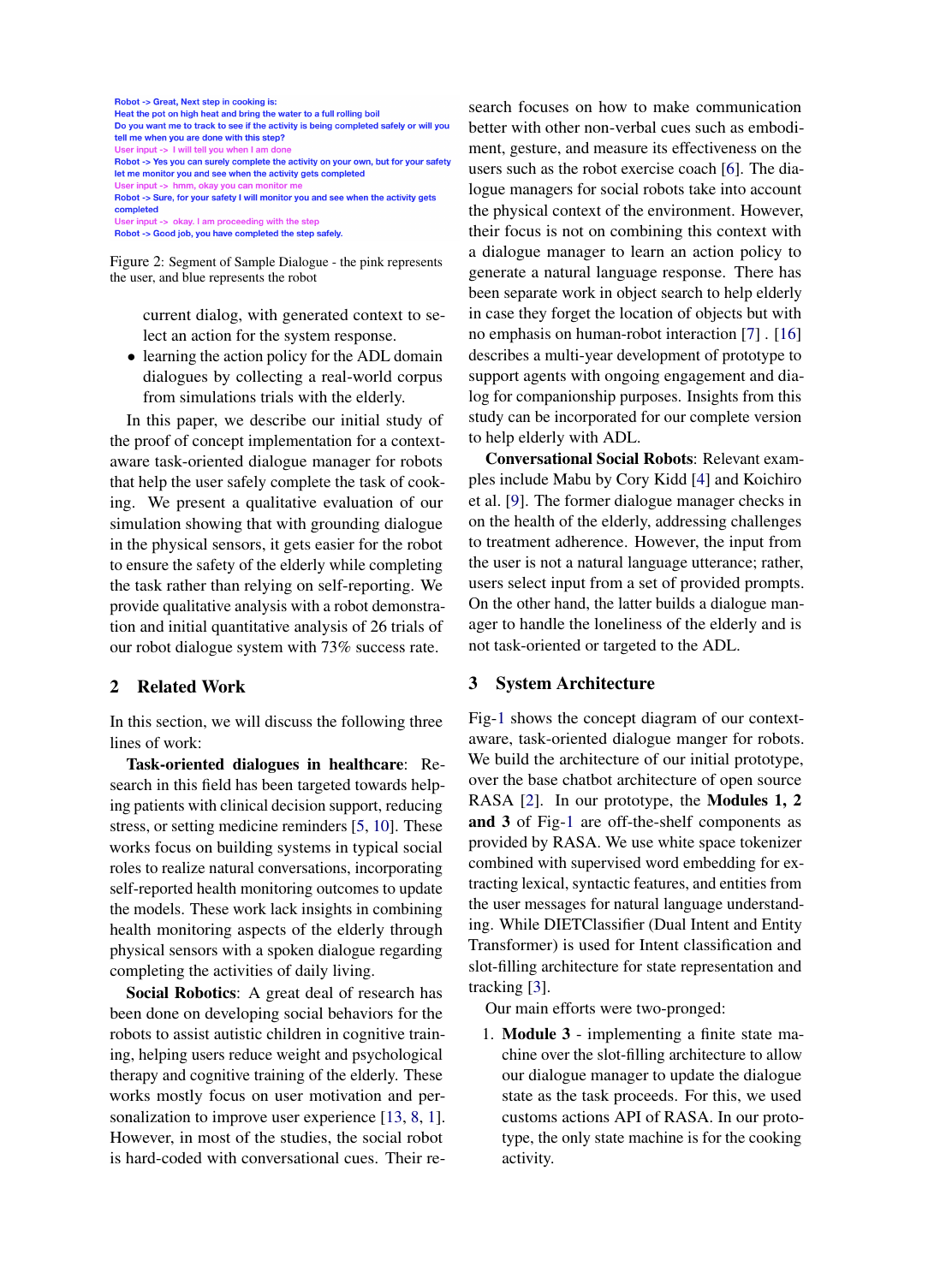<span id="page-2-0"></span>

Figure 3: Logic behind creating context awareness dialogue manager

2. Module 4 - making our dialogue manager context-aware to update its dialogue state based on user input and also physical context - task, physical environment, elderly's condition. The logic behind how we combine the dialogue state with physical sensor values is presented in Fig[-3.](#page-2-0) As the user inputs a message, the intent of the current user input and the dialogue state decide whether the physical context needs to be invoked. Our algorithm then exhaustively conditions over the possible states of the sensor values to decide the system's response. In our case, cooking recipe steps are fetched from stored records. Each step has been pre-labeled as inherently safe or unsafe. This information is combined with the CurrUserIntent of whether they want to be monitored for help and with  $SensorValues$ to determine whether the state of the recipe step is a) complete, b) incomplete (for timeconstrained steps), and c) safe or d)unsafe (for all the steps). Since we are not using actual sensors in the prototype, the sensor values for states StoveOn, UsesKnife, TimePassed are stored as binary values in a  $data$ -file containing all possible feasible permutations. For a given recipe step for which the sensor values need to be processed, these values are fetched

randomly from  $data$ -file.

Module 5 in our prototype has an action policy is learned using a combination of i) Transformer Embedding Dialogue (TED) - a self-attention mechanism over the sequence of dialogue turns, ii) mapping policy where 21.4% of user intents are mapped to actions and iii) memoization policy where the policy predicts action if the exact conversation is in training data. We trained our dialogue manager with synthetic data for now and intent to run simulation trials with the elderly, to build a more accurate corpus. For Module 6, RASA takes as input the action intent from Module 5 and generates a system's response from set of responses.

# 4 Evaluation

We perform both qualitative and quantitative evaluation of our system and also provide a robot demonstration. The user in our scenario intends to complete their task of cooking (one of the ADL activities), and the robot acts like a cooking coach and a health pal who gives instruction to the user to complete the task while ensuring their safety.

Sample Dialogue: Fig[-2](#page-1-0) shows an excerpt from the sample conversation of the user with our dialogue manager. The excerpt illustrates some of the useful features of our system - support for ADL domain and task-oriented, context awareness dia-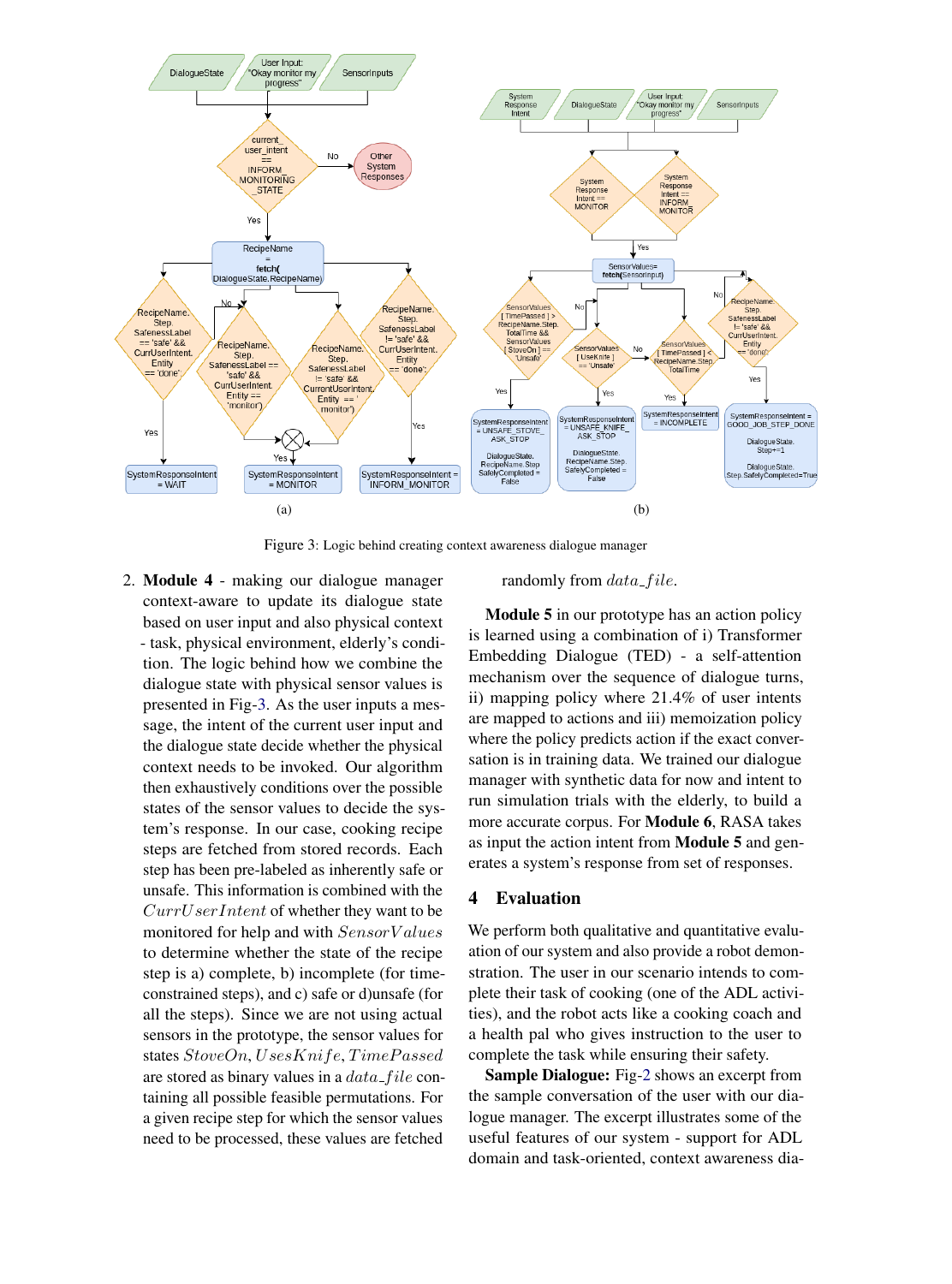<span id="page-3-0"></span>

| <b>Sensor Values</b> |          |                     | <b>System Response</b>                                                                      | Trials | <b>Successes</b> | Errors |
|----------------------|----------|---------------------|---------------------------------------------------------------------------------------------|--------|------------------|--------|
| Stove                | Knife    | Time                |                                                                                             |        |                  |        |
|                      | $\theta$ | $\rm < T^{*}$       | Some Time is left for step to complete.                                                     | 4      |                  |        |
|                      |          | $\mathcal{F}$       | Good job, you have completed the step safely.                                               |        |                  | 13     |
|                      |          | $<$ T*              | action listen                                                                               |        |                  |        |
|                      | 0        | $\triangleright$ T* | Good job, you have completed the step safely. However, you<br>forgot to turn the stove off. |        | n                | Δ      |
|                      |          | NA                  | Knife seems to being mishandled. Please stop to avoid any<br>injury.                        | 4      |                  |        |
|                      |          | NA                  | Situation seems risky. Please stop your activities.                                         | ⊿      |                  |        |

Table 1: Quantitative evaluation of our prototype.

 $1$ <sup>1</sup> T\* is total time required for time constrained recipe steps.

logue for sequential tasks. During a complete conversation, our dialogue manager is shown to handle specific greeting behavior, provide instructions for the sequential task, and monitor their progress and safety if requested by the user or deemed necessary by the robot. This can be seen in the robot demonstration video (linked below) as well. If our dialogue manager did not have the context-awareness feature, the robot would have to rely upon selfreporting from the user solely. This would not have proven effective for the elderly with dementia or limited cognitive abilities since dementia affects the brain's ability to sequence, plan, and organize multiple-step activities.

Robot Demonstration: A video of a demonstration of our dialogue manager deployed on Kuri robot can be seen at [https://youtu.be/](https://youtu.be/fnh5vnlP4t8) [fnh5vnlP4t8](https://youtu.be/fnh5vnlP4t8).

Quantitative Evaluation: We perform an initial quantitative study of our robot deployed prototype over the trial of 26 complete dialogues.

Table[-1](#page-3-0) shows a distribution of the sensor input conditions. In the Table[-1](#page-3-0) Sensor input a) "Stove" symbolizes the boolean value 1 of the stove being left on after the step is completed, b) "Knife" represents the boolean value "1" for a knife being used unsafely and c) "Time" signifies the time spent on the current recipe step. The table then shows the response of our dialogue manager in each of the sensor input conditions. We performed an analysis of the reasons behind a) unsuccessful dialogue conversations (the task of cooking not completed) and b) situations where the dialogue manager did not act as anticipated causing minor inconveniences but was still able to complete the task. The errors for both these scenarios can be categorized into a) Speech Recognition (33%) b) Intent Classification(44%) c) Action policy selection(23%). These errors did not always lead to unsuccessful conversations, as one can see in the second row of Table[-1.](#page-3-0)

# 5 Discussion

For our prototype, we have considered only binary sensor values - 'safe' and 'unsafe' for stove and knife usage. Future integration of a multitude of sensors will be more complex. The sensors we envision to incorporate are not just limited to the robot's sensors, such as RGB-D cameras for activity and object recognition. We also hope to incorporate smart home devices such as temperature sensors for the stove, which will give us a better representation of the environment's state, allowing usage of simpler threshold-based sensor processing techniques. However, the sensors' processing needs to be time-aware with the dialogue state tracking mechanism and hence real-time. Our current implementation of a prototype dialogue manager has a finite state machine for just cooking . In the complete version, we hope to support various types of ADL, such as washing hands, cooking, and fetching objects with a hierarchical finite state machine. We hope to experiment with different state machines' structures to ensure that the performance of state tracking does not adversely affect the system's response time with an increasing number of tasks and objects.

# 6 Conclusion

With the design choices described in this paper, we show the feasibility of a task-oriented ADL based context-aware dialogue manager for robots. With our dialogue manager, the robot was able to assist the user in completing the cooking recipe successfully and safely with a 73% success rate. There is still significant room for improvement for our full system. We intend to achieve real-time sensor fusion for context-awareness, and to explore other data-driven approaches as well - transformer, LSTM, and Deep-RL to improve intent classification and action policy selection.